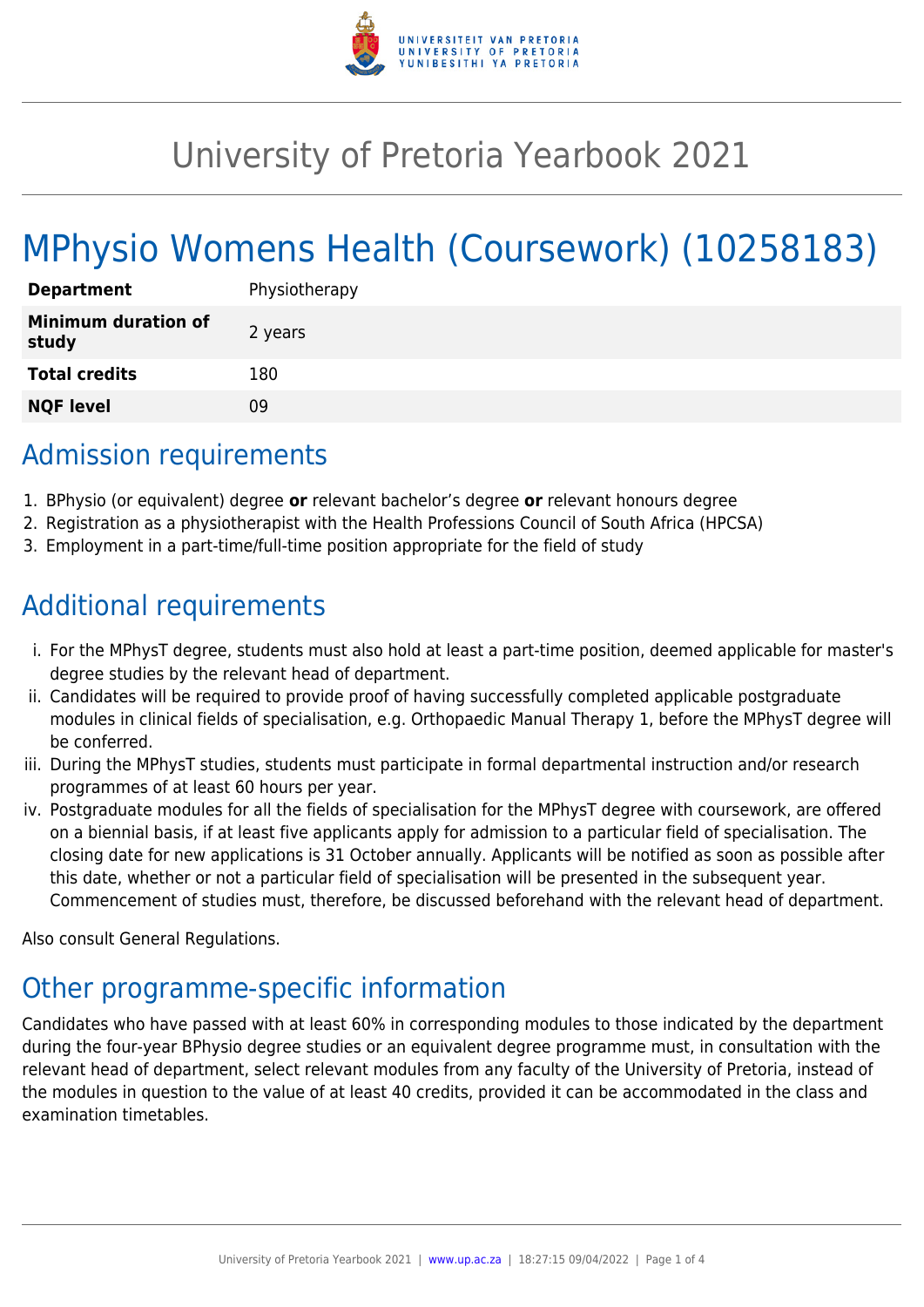

# Examinations and pass requirements

- i. The examinations in the prerequisite modules will take place prior to or concurrently with that of the major subject as determined by the relevant head of department.
- ii. The examination consists of a written and a clinical as well as an oral component.
- iii. A subminimum of 50% is required in each section of the examination, with a final mark of at least 50% to pass.
- iv. A student will be granted a second opportunity to take part in the examination in the major subject after at least six months have elapsed since the original examination took place.
- v. Students must submit a publication that has been accepted by an accredited journal for publication before the degree will be conferred.
- vi. Candidates who submit certificates of successful completion of modules in the Continued Professional Development programme with a view to admission to the MPhysT with coursework, must pass in an open examination in the module in question in order to retain credits.

### Pass with distinction

The degree is conferred with distinction on a student who has obtained an average of at least 75% in the major subject and the prerequisite subjects, and at least 60% in all other prescribed modules.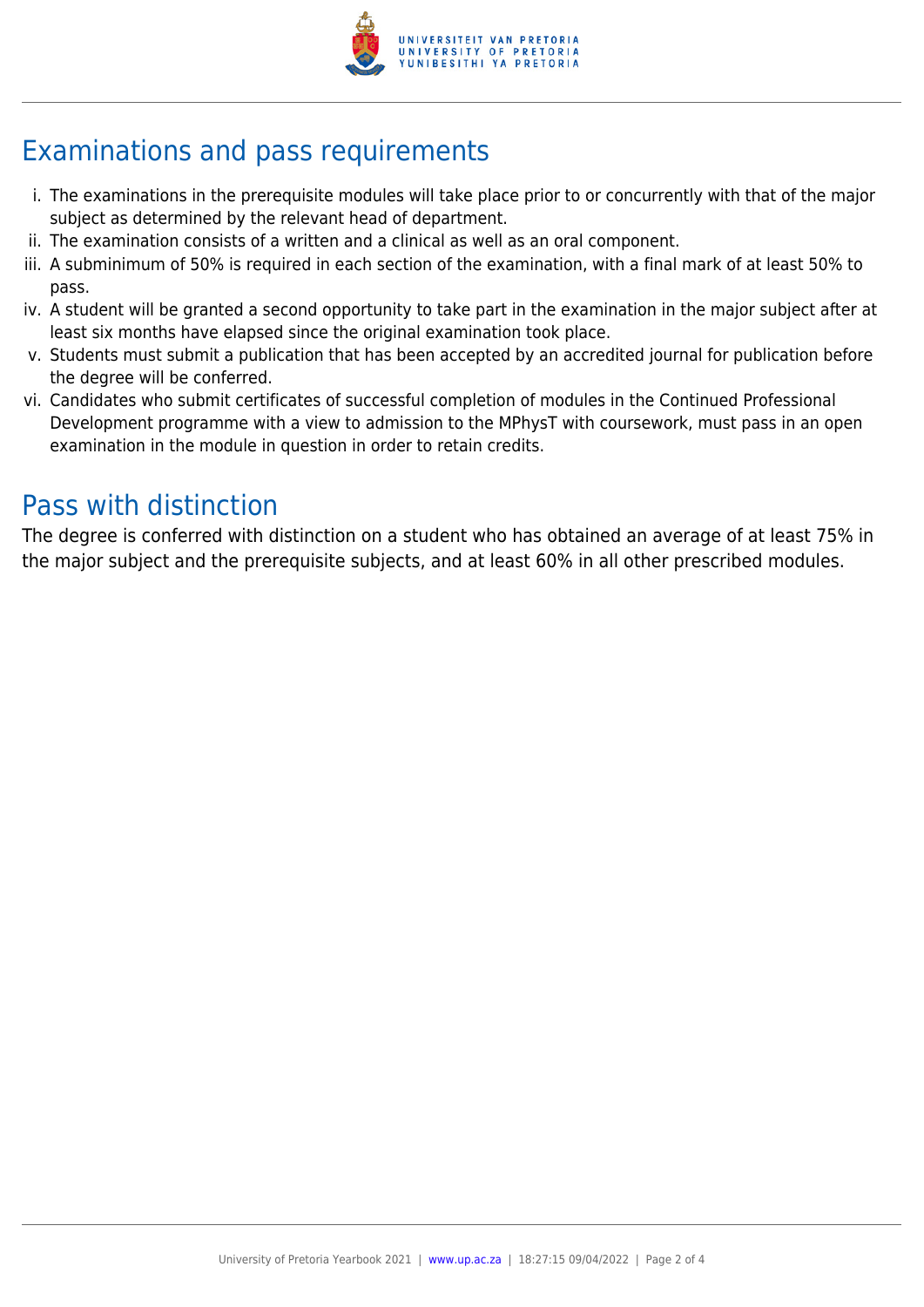

# Curriculum: Year 1

#### **Minimum credits: 180**

#### **Fundamental modules**

[Physiotherapeutic anatomy 804](https://www.up.ac.za/yearbooks/2021/modules/view/FSA 804) (FSA 804) - Credits: 15.00 [Physiology 883](https://www.up.ac.za/yearbooks/2021/modules/view/FSG 883) (FSG 883) - Credits: 15.00 [Physiiotherapy 815](https://www.up.ac.za/yearbooks/2021/modules/view/FTB 815) (FTB 815) - Credits: 15.00

### **Core modules**

[Clinical physiotherapy: Women's health 815](https://www.up.ac.za/yearbooks/2021/modules/view/FTK 815) (FTK 815) - Credits: 40.00